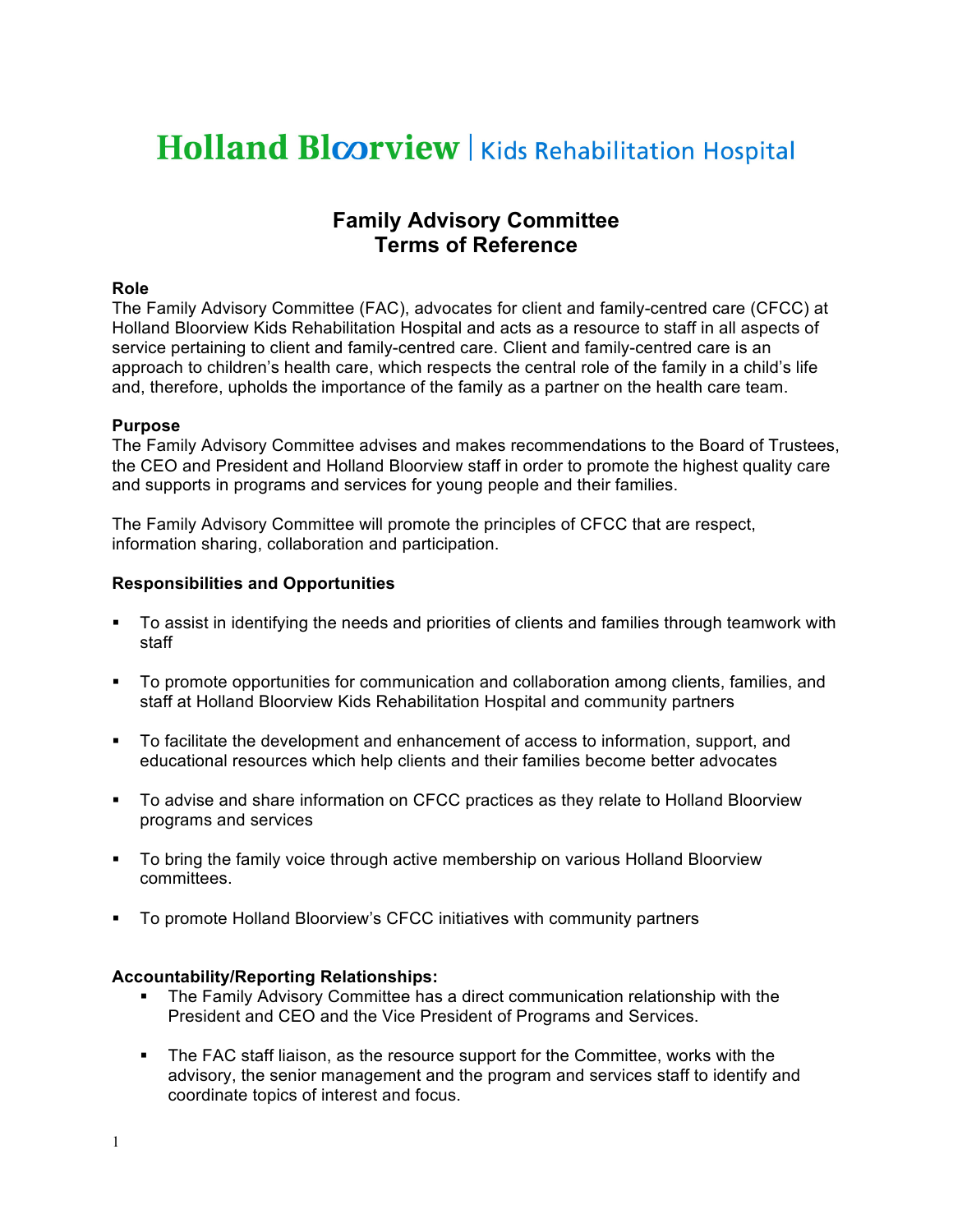## **Membership:**

The Family Advisory Committee is comprised of family members and staff of Holland Bloorview Kids Rehabilitation Hospital.

#### **Qualifications**

- Family member of a Holland Bloorview client (current or past) or former Holland Bloorview client
- Respects diversity and differing opinions
- Works collaboratively with staff and other families/clients
- Remains open-minded and maintains a non-judgmental attitude
- **Active listener**
- Maintains a sense of humour, a sense of vision, and a positive attitude!
- Has the ability to maintain respect for privacy and confidentiality
- **IF** Is available to represent families as a well informed participant whenever issues concerning families of children with disabilities are being discussed

#### **Key Requirements**

- **Attend a screening interview**
- Undergo a police reference check (including a vulnerable sector check)
- **Sign a confidentiality agreement and volunteer contract**
- **Attend a Family Leadership Program Information Session**
- **Complete Family Leadership Program training**
- **Wear a volunteer identification badge visibly**
- Sign in and out at the volunteer sign in station
- Report in and out with the staff designate when volunteering
	- o **Voting Members of** the Family Advisory Committee:
		- 1. shall consist of a core group of **Voting Members** with the minimum of
			- **12 parent/family representatives whose children are receiving or have** received services at Holland Bloorview
			- 1 representative appointed by the Youth Advisory Council
			- **1** member representing youth/ adults with disabilities who is a former client of Holland Bloorview, recruited by the FAC staff liaison, in collaboration with staff and members of the Family Advisory **Committee**
			- **Senior Management Representative**
			- The FAC staff liaison
			- 1 Representative from Communications and Public Affairs
		- 2. shall attend all meetings as best as can be expected
			- a Voting Member is expected to attend a minimum of 6 meetings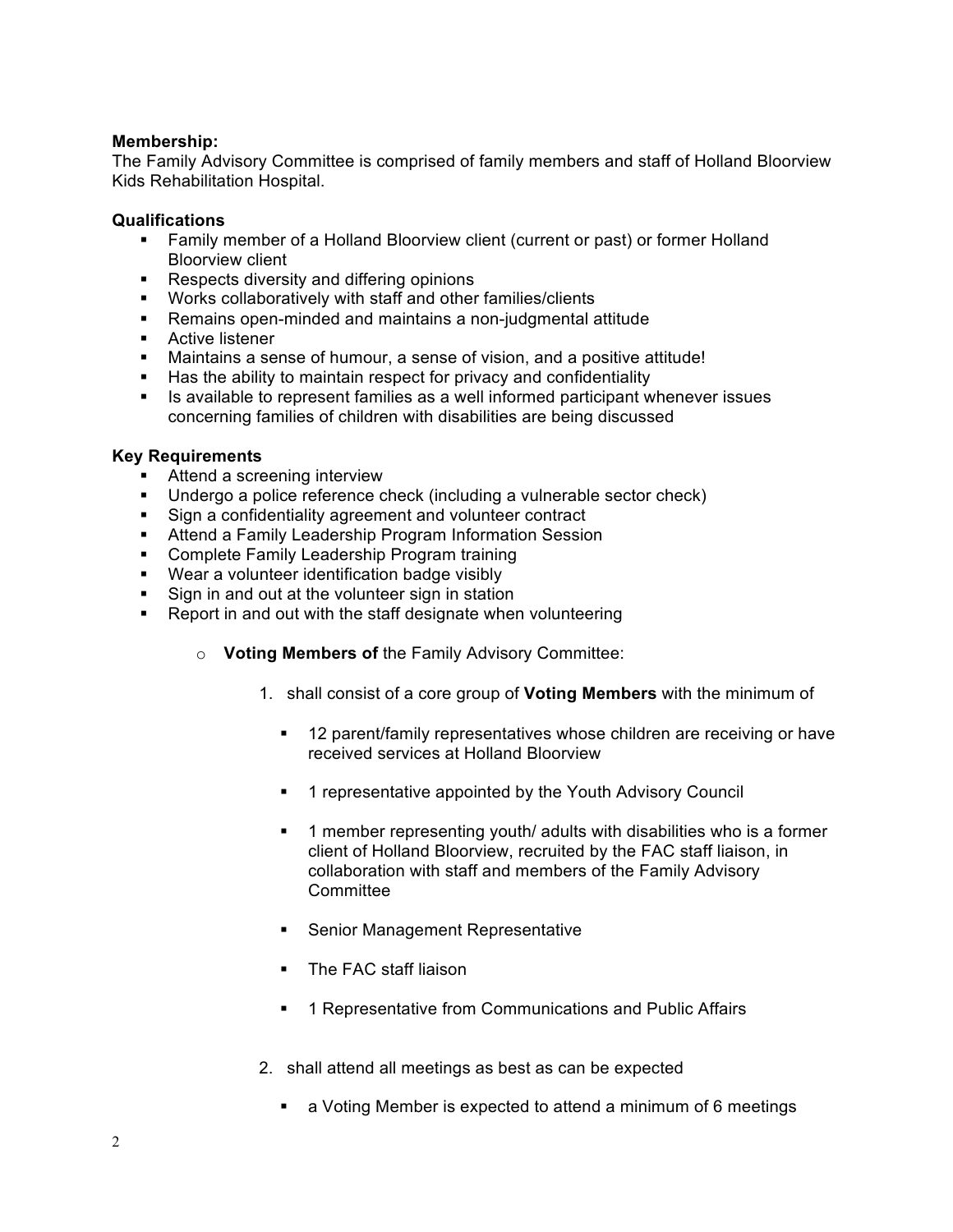through the course of the meeting year, September to June

- any voting member absent from 4 meetings without notice will no longer qualify as a voting member
- 3. shall be one member of a family, except where that family member is the Youth Advisory Council representative or a member at large
- 4. shall vote on matters concerning FAC Terms of Reference and other business requiring a vote
- 5. shall elect one co-chair at the May meeting
- 6. shall elect one vice-chair at the May meeting
- 7. shall elect one secretary at the May meeting

## o **Staff Members participating on the Family Advisory include:**

- 1. A Senior Management Representative Consisting of either the President /CEO, Vice President, Programs and Services and/or delegate
- 2. The Family Advisory Committee staff liaison providing resource support
- 3. A representative from the Board of Trustees
- 4. A representative from Communications and Public Affairs
- 5. other staff may be invited to meetings by this committee, from time to time, who would be considered essential in assisting the FAC to achieve it's goals and accomplish current projects
- o **Guests**
	- 1. Are welcome to attend meetings, and provide input.
	- 2. shall notify the FAC staff liaison, in consultation with/at the discretion of the FAC co-chairs, of their wish to attend a particular meeting a week in advance

#### **Term of Office:**

Members are appointed for, but not limited to, one year (September 1 to August 31)

#### **Meetings**

The Family Advisory Committee will meet at least 10 times a year. Meetings can also be called at the discretion of the co-chairs All meetings will be publicized internally and on the website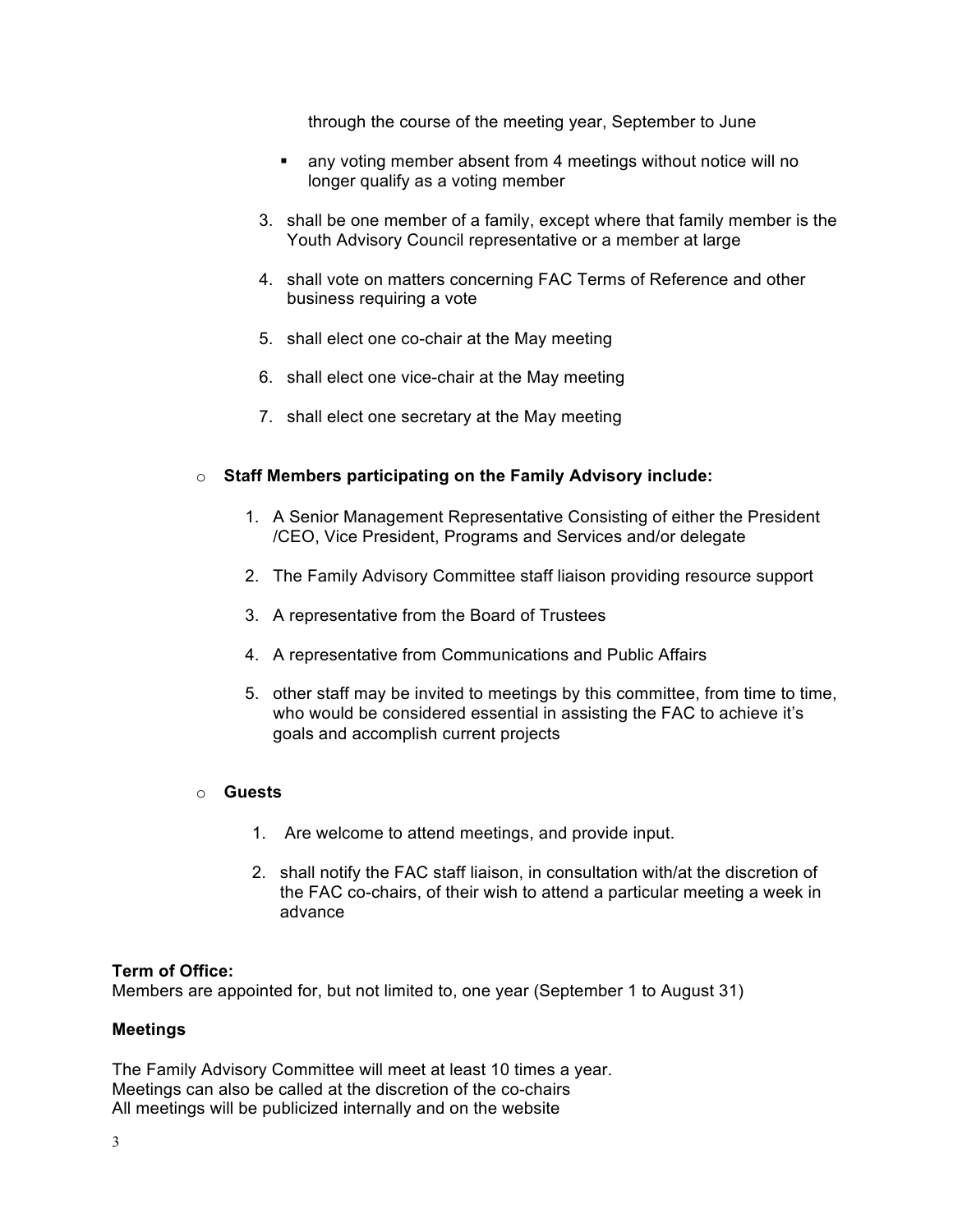## **Officers: Co-chairs**

The Family Advisory Committee will elect one (1) co-chair for a two-year term every year at the May meeting, maximum two (2) terms.

Qualifications for co-chairs:

- Must serve a minimum of one year on the Family Advisory Committee
- Shall be actively involved and participated in subcommittees
- Should demonstrate an understanding of the roles and responsibilities of the FAC
- Must possess the ability to work constructively with senior management, staff and members of the FAC

The co-chairs shall:

- Call and chair meetings
- Develop the meeting agenda with vice-chair and FAC staff liaison
- Review and revise meeting minutes
- Communicate with FAC members
- Confer with CEO and senior management on matters related to FAC work
- Write an annual report summarizing the FAC's activities and achievements during the year
- Represent and speak on behalf of the FAC at special events and functions related to Holland Bloorview's work

## **Vice Chair**

The Family Advisory Committee will elect one (1) Vice chair for a one-year term for the purpose of training for a co-chair position

The vice chair shall:

- Assist the co-chairs in their duties
- Execute the duties of the co-chair where needed
- Assist in planning discussions with the co-chairs and the FAC liaison

## **Past Chair**

- Provides continuity and support to the new Chair and committee during transition of committee leadership
- Briefs new Chair on position responsibilities and key information
- Provides advice, support and information through out the year as needed to the new Chair and committee

Qualifications: Served as committee Chair immediately preceding a new Chair

## **Secretary**

- o A volunteer position for a period of one year
- $\circ$  Shall be responsible for taking and distributing the minutes of the meetings